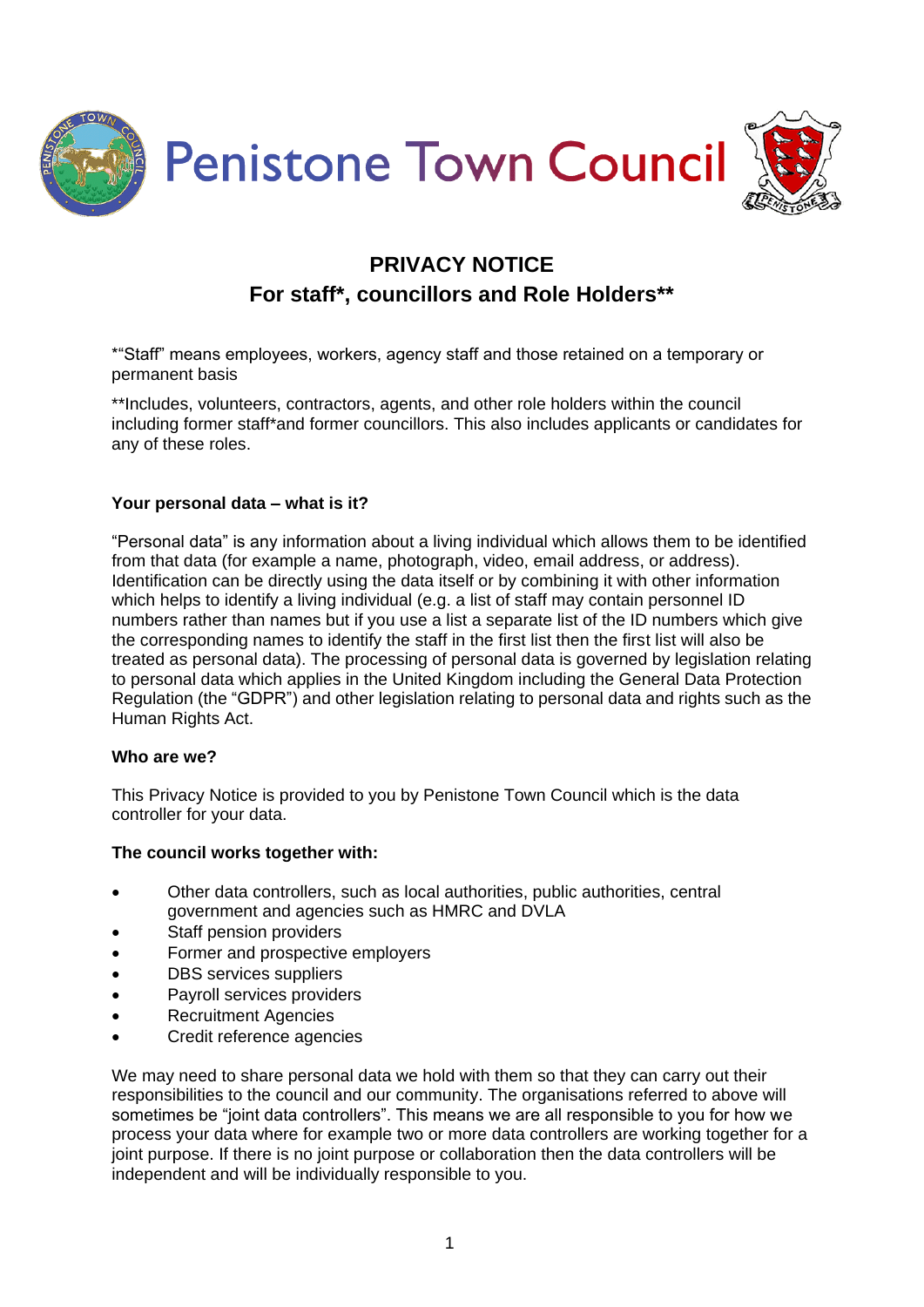**The council will comply with data protection law. This says that the personal data we hold about you must be:**

- Used lawfully, fairly and in a transparent way.
- Collected only for valid purposes that we have clearly explained to you and not used in any way that is incompatible with those purposes.
- Relevant to the purposes we have told you about and limited only to those purposes.
- Accurate and kept up to date.
- Kept only as long as necessary for the purposes we have told you about.
- Kept and destroyed securely including ensuring that appropriate technical and security measures are in place to protect your personal data to protect personal data from loss, misuse, unauthorised access and disclosure.

### **What data do we process?**

- Names, titles, and aliases, photographs.
- Start date / leaving date
- Contact details such as telephone numbers, addresses, and email addresses.
- Where they are relevant to our legal obligations, or where you provide them to us, we may process information such as gender, age, date of birth, marital status, nationality, education/work history, academic/professional qualifications, employment details, hobbies, family composition, and dependants.
- Non-financial identifiers such as passport numbers, driving licence numbers, vehicle registration numbers, taxpayer identification numbers, staff identification numbers, tax reference codes, and national insurance numbers.
- Financial identifiers such as bank account numbers, payment card numbers, payment/transaction identifiers, policy numbers, and claim numbers.
- Financial information such as National Insurance number, pay and pay records, tax code, tax and benefits contributions, expenses claimed.
- Other operational personal data created, obtained, or otherwise processed in the course of carrying out our activities, including but not limited to, CCTV footage, recordings of telephone conversations, IP addresses and website visit histories, logs of visitors, and logs of accidents, injuries and insurance claims.
- Next of kin and emergency contact information
- Recruitment information (including copies of right to work documentation, references and other information included in a CV or cover letter or as part of the application process and referral source (e.g. agency, staff referral))
- Location of employment or workplace.
- Other staff data (not covered above) including; level, performance management information, languages and proficiency; licences/certificates, immigration status; employment status; information for disciplinary and grievance proceedings; and personal biographies.
- CCTV footage and other information obtained through electronic means such as swipecard records.
- Information about your use of our information and communications systems.

### **We use your personal data for some or all of the following purposes (): -**

Please note: We need all the categories of personal data in the list above primarily to allow us to perform our contract with you and to enable us to comply with legal obligations.

- Making a decision about your recruitment or appointment.
- Determining the terms on which you work for us.
- Checking you are legally entitled to work in the UK.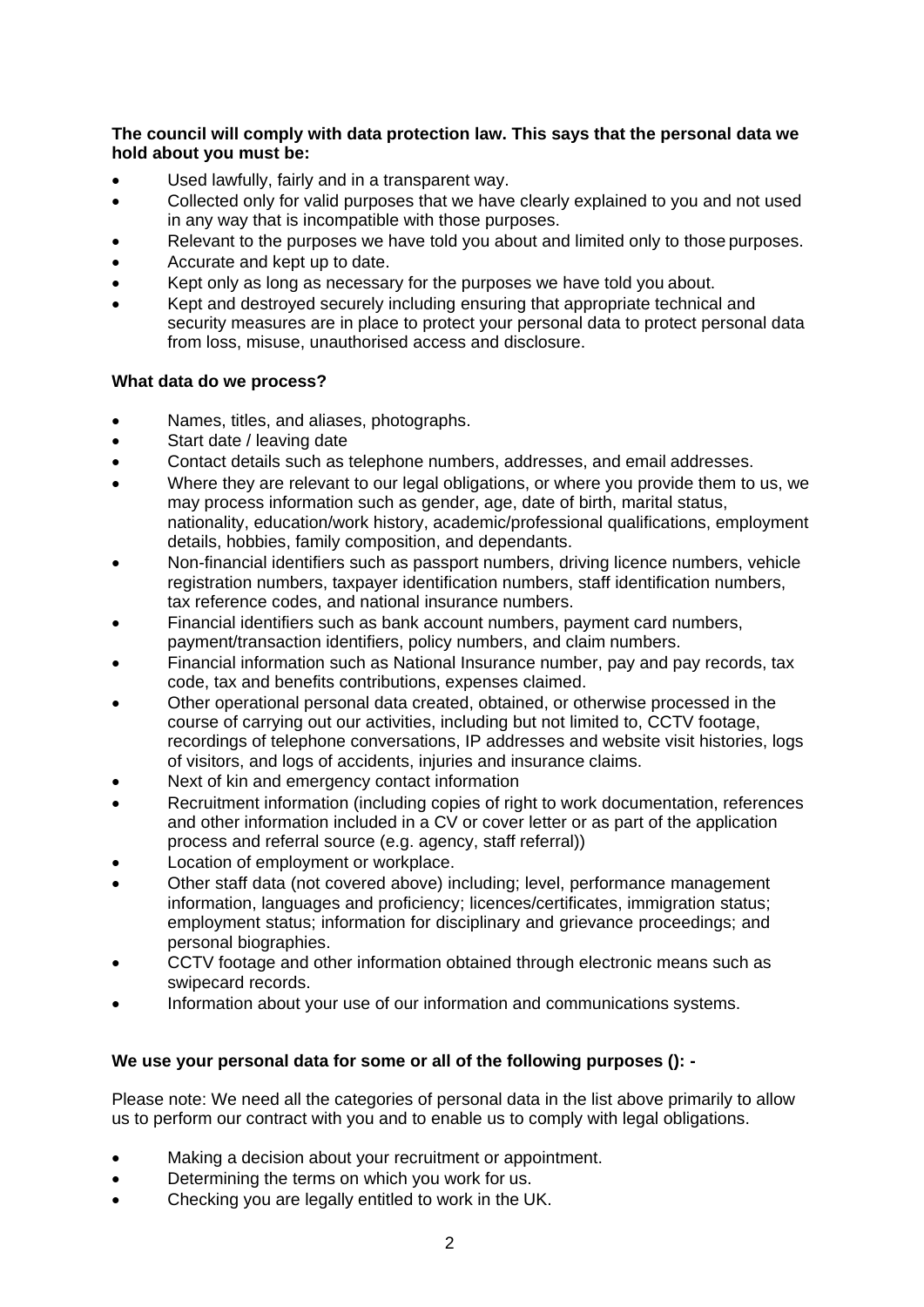- Paying you and, if you are an employee, deducting tax and National Insurance contributions.
- Providing any contractual benefits to you
- Liaising with your pension provider.
- Administering the contract we have entered into with you.
- Management and planning, including accounting and auditing.
- Conducting performance reviews, managing performance and determining performance requirements.
- Making decisions about salary reviews and compensation.
- Assessing qualifications for a particular job or task, including decisions about promotions.
- Conducting grievance or disciplinary proceedings.
- Making decisions about your continued employment or engagement.
- Making arrangements for the termination of our workingrelationship.
- Education, training and development requirements.
- Dealing with legal disputes involving you, including accidents at work.
- Ascertaining your fitness to work.
- Managing sickness absence.
- Complying with health and safety obligations.
- To prevent fraud.
- To monitor your use of our information and communication systems to ensure compliance with our IT policies.
- To ensure network and information security, including preventing unauthorised access to our computer and electronic communications systems and preventing malicious software distribution.
- To conduct data analytics studies to review and better understand employee retention and attrition rates.
- Equal opportunities monitoring.
- To undertake activity consistent with our statutory functions and powers including any delegated functions.
- To maintain our own accounts and records;
- To seek your views or comments;
- To process a job application;
- To administer councillors' interests
- To provide a reference.

Our processing may also include the use of CCTV systems for monitoring purposes.

Some of the above grounds for processing will overlap and there may be several grounds which justify our use of your personal data.

We will only use your personal data when the law allows us to. Most commonly, we will use your personal data in the following circumstances:

- Where we need to perform the contract we have entered into with you.
- Where we need to comply with a legal obligation.

We may also use your personal data in the following situations, which are likely to be rare:

- Where we need to protect your interests (or someone else's interests).
- Where it is needed in the public interest [or for official purposes].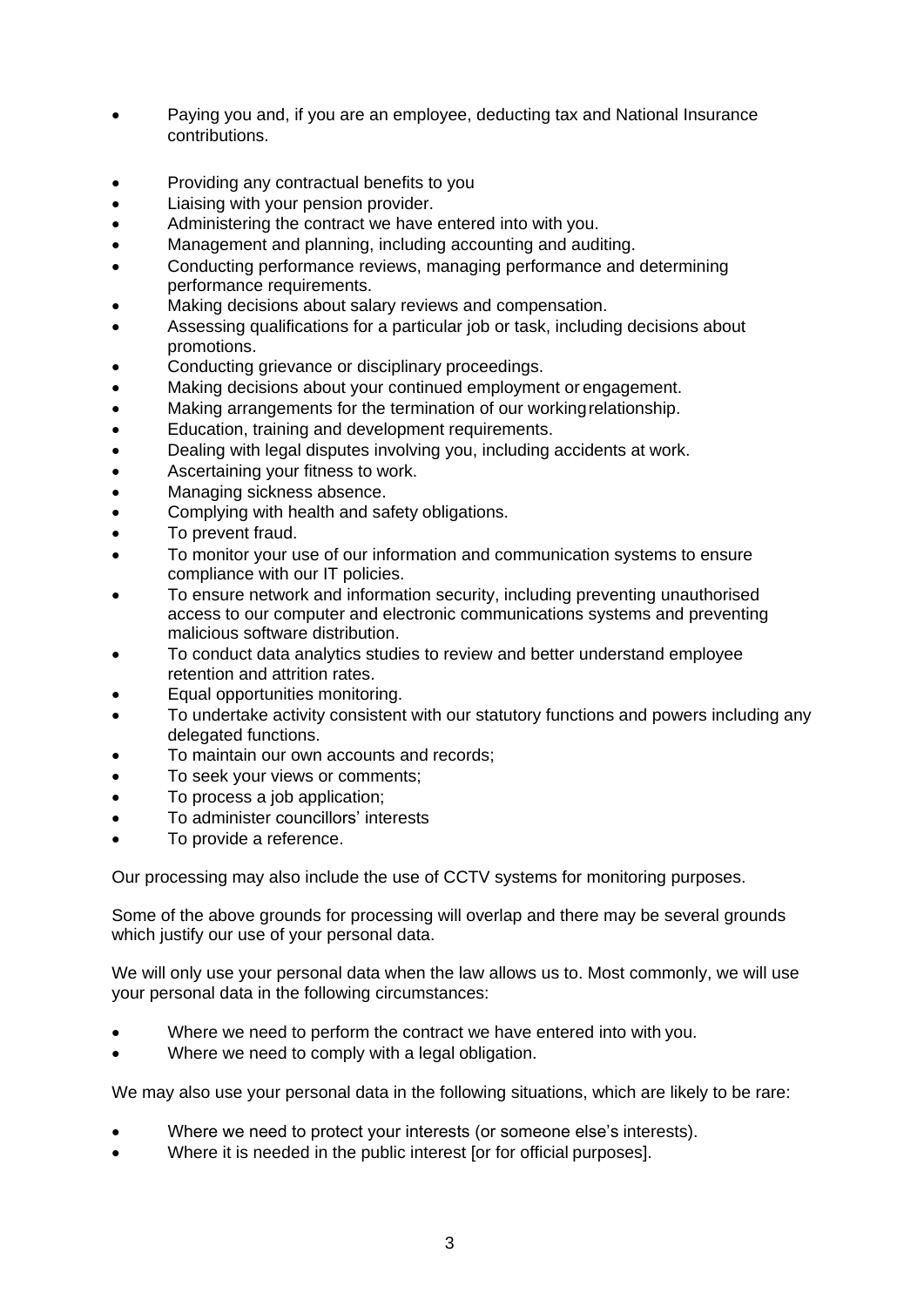### **How we use sensitive personal data**

- We may process sensitive personal data relating to staff, councillors and role holders including, as appropriate:
	- information about your physical or mental health or condition in order to monitor sick leave and take decisions on your fitness for work;
	- your racial or ethnic origin or religious or similar information in order to monitor compliance with equal opportunities legislation;
	- in order to comply with legal requirements and obligations to third parties.
- These types of data are described in the GDPR as "Special categories of data" and require higher levels of protection. We need to have further justification for collecting, storing and using this type of personal data.
- We may process special categories of personal data in the following circumstances:
	- In limited circumstances, with your explicit written consent.
	- Where we need to carry out our legal obligations.
	- Where it is needed in the public interest, such as for equal opportunities monitoring or in relation to our pension scheme.
	- Where it is needed to assess your working capacity on health grounds, subject to appropriate confidentiality safeguards.
- Less commonly, we may process this type of personal data where it is needed in relation to legal claims or where it is needed to protect your interests (or someone else's interests) and you are not capable of giving your consent, or where you have already made the information public.

#### **Do we need your consent to process your sensitive personal data?**

- We do not need your consent if we use your sensitive personal data in accordance with our rights and obligations in the field of employment and social security law.
- In limited circumstances, we may approach you for your written consent to allow us to process certain sensitive personal data. If we do so, we will provide you with full details of the personal data that we would like and the reason we need it, so that you can carefully consider whether you wish to consent.
- You should be aware that it is not a condition of your contract with us that you agree to any request for consent from us.

## **Information about criminal convictions**

- We may only use personal data relating to criminal convictions where the law allows us to do so. This will usually be where such processing is necessary to carry out our obligations and provided we do so in line with our data protection policy.
- Less commonly, we may use personal data relating to criminal convictions where it is necessary in relation to legal claims, where it is necessary to protect your interests (or someone else's interests) and you are not capable of giving your consent, or where you have already made the information public.
- Where appropriate, we will collect personal data about criminal convictions as part of the recruitment process or we may be notified of such personal data directly by you in the course of you working for us.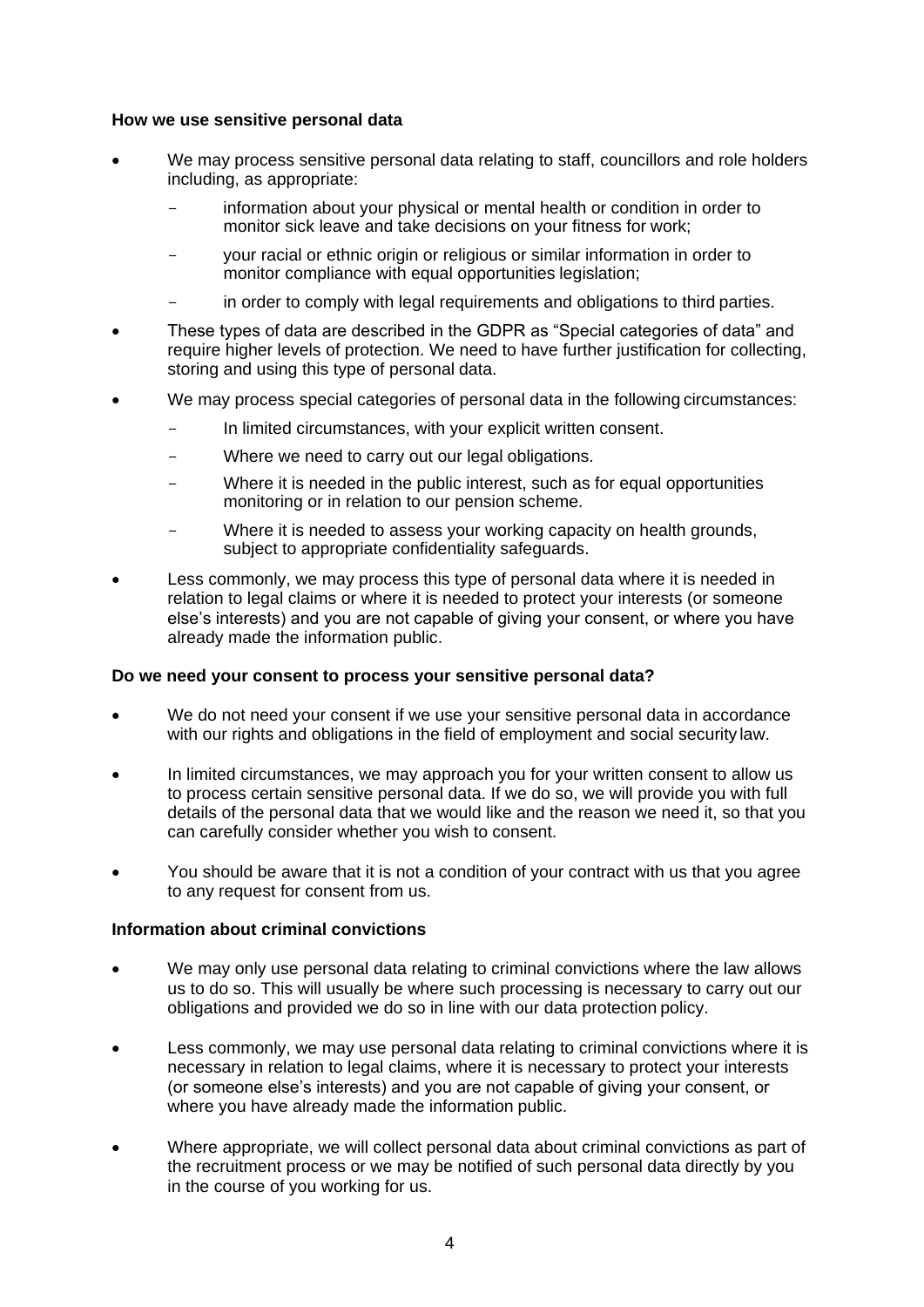# **What is the legal basis for processing your personal data?**

Some of our processing is necessary for compliance with a legal obligation.

We may also process data if it is necessary for the performance of a contract with you, or to take steps to enter into a contract.

We will also process your data in order to assist you in fulfilling your role in the council including administrative support or if processing is necessary for compliance with a legal obligation.

### **Sharing your personal data**

Your personal data will only be shared with third parties including other data controllers where it is necessary for the performance of the data controllers' tasks or where you first give us your prior consent. It is likely that we will need to share your data with

- Our agents, suppliers and contractors. For example, we may ask a commercial provider to manage our HR/ payroll functions , or to maintain our databasesoftware;
- Other persons or organisations operating within local community.
- Other data controllers, such as local authorities, public authorities, central government and agencies such as HMRC and DVLA
- Staff pension providers
- Former and prospective employers
- DBS services suppliers
- Payroll services providers
- Recruitment Agencies
- Credit reference agencies
- Professional advisors
- Trade unions or employee representatives

#### **How long do we keep your personal data?**

We will keep some records permanently if we are legally required to do so. We may keep some other records for an extended period of time. For example, it is currently best practice to keep financial records for a minimum period of 8 years to support HMRC audits or provide tax information. We may have legal obligations to retain some data in connection with our statutory obligations as a public authority. The council is permitted to retain data in order to defend or pursue claims. In some cases the law imposes a time limit for such claims (for example 3 years for personal injury claims or 6 years for contract claims). We will retain some personal data for this purpose as long as we believe it is necessary to be able to defend or pursue a claim. In general, we will endeavour to keep data only for as long as we need it. This means that we will delete it when it is no longer needed.

#### **Your responsibilities**

It is important that the personal data we hold about you is accurate and current. Please keep us informed if your personal data changes during your working relationship with us.

#### **Your rights in connection with personal data**

You have the following rights with respect to your personal data: -

When exercising any of the rights listed below, in order to process your request, we may need to verify your identity for your security. In such cases we will need you to respond with proof of your identity before you can exercise these rights.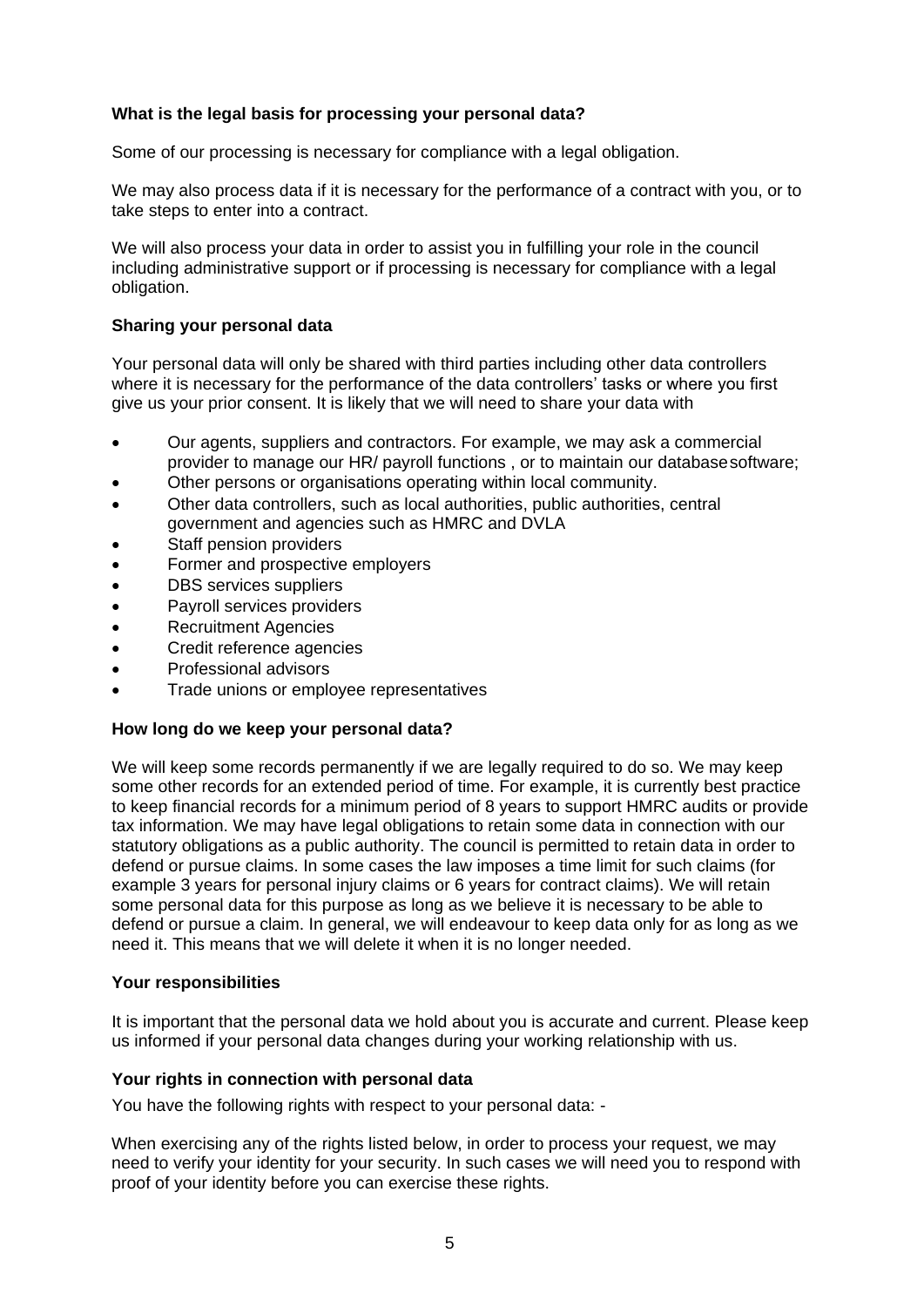# *1. The right to access personal data we hold on you*

- At any point you can contact us to request the personal data we hold on you as well as why we have that personal data, who has access to the personal data and where we obtained the personal data from. Once we have received your request we will respond within one month.
- There are no fees or charges for the first request but additional requests for the same personal data may be subject to an administrative fee.

# *2. The right to correct and update the personal data we hold on you*

 If the data we hold on you is out of date, incomplete or incorrect, you can inform us and your data will be updated.

# *3. The right to have your personal data erased*

- If you feel that we should no longer be using your personal data or that we are unlawfully using your personal data, you can request that we erase the personal data we hold.
- When we receive your request we will confirm whether the personal data has been deleted or the reason why it cannot be deleted (for example because we need it for to comply with a legal obligation).

## *4. The right to object to processing of your personal data or to restrict it to certain purposes only*

 You have the right to request that we stop processing your personal data or ask us to restrict processing. Upon receiving the request we will contact you and let you know if we are able to comply or if we have a legal obligation to continue to process your data.

# *5. The right to data portability*

 You have the right to request that we transfer some of your data to another controller. We will comply with your request, where it is feasible to do so, within one month of receiving your request.

## *6. The right to withdraw your consent to the processing at any time for any processing of data to which consent was obtained*

 You can withdraw your consent easily by telephone, email, or by post (see Contact Details below).

# *7. The right to lodge a complaint with the Information Commissioner's Office.*

 You can contact the Information Commissioners Office on 0303 123 1113 or via email https://ico.org.uk/global/contact-us/email/ or at the Information Commissioner's Office, Wycliffe House, Water Lane, Wilmslow, Cheshire SK9 5AF.

# **Transfer of Data Abroad**

Any personal data transferred to countries or territories outside the European Economic Area ("EEA") will only be placed on systems complying with measures giving equivalent protection of personal rights either through international agreements or contracts approved by the European Union. Our website is also accessible from overseas so on occasion some personal data (for example in a newsletter) may be accessed from overseas.